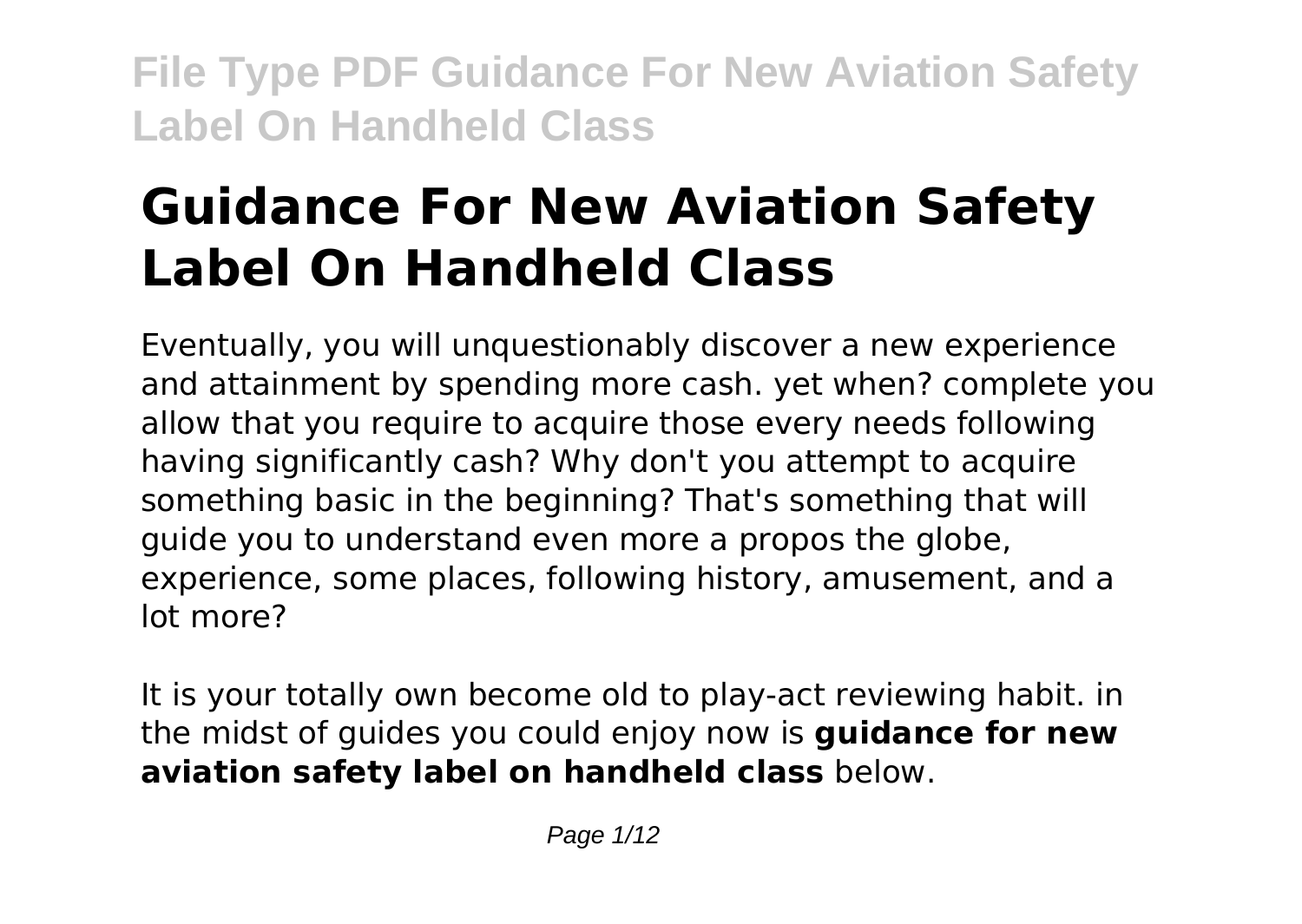Project Gutenberg: More than 57,000 free ebooks you can read on your Kindle, Nook, e-reader app, or computer. ManyBooks: Download more than 33,000 ebooks for every e-reader or reading app out there.

#### **Guidance For New Aviation Safety**

New aviation safety guidance for managing COVID-19 is published. Some impacts of the COVID-19 pandemic are posing new challenges in regard to aviation safety, airport security and risk management. ICAO has developed a new publication to help countries address the aviation safety risks arising due to the global effects of COVID-19.

#### **New aviation safety guidance for managing COVID-19 is**

**...**

Aviation Safety. Aviation Safety includes certification, production approval, and continued airworthiness of aircraft; and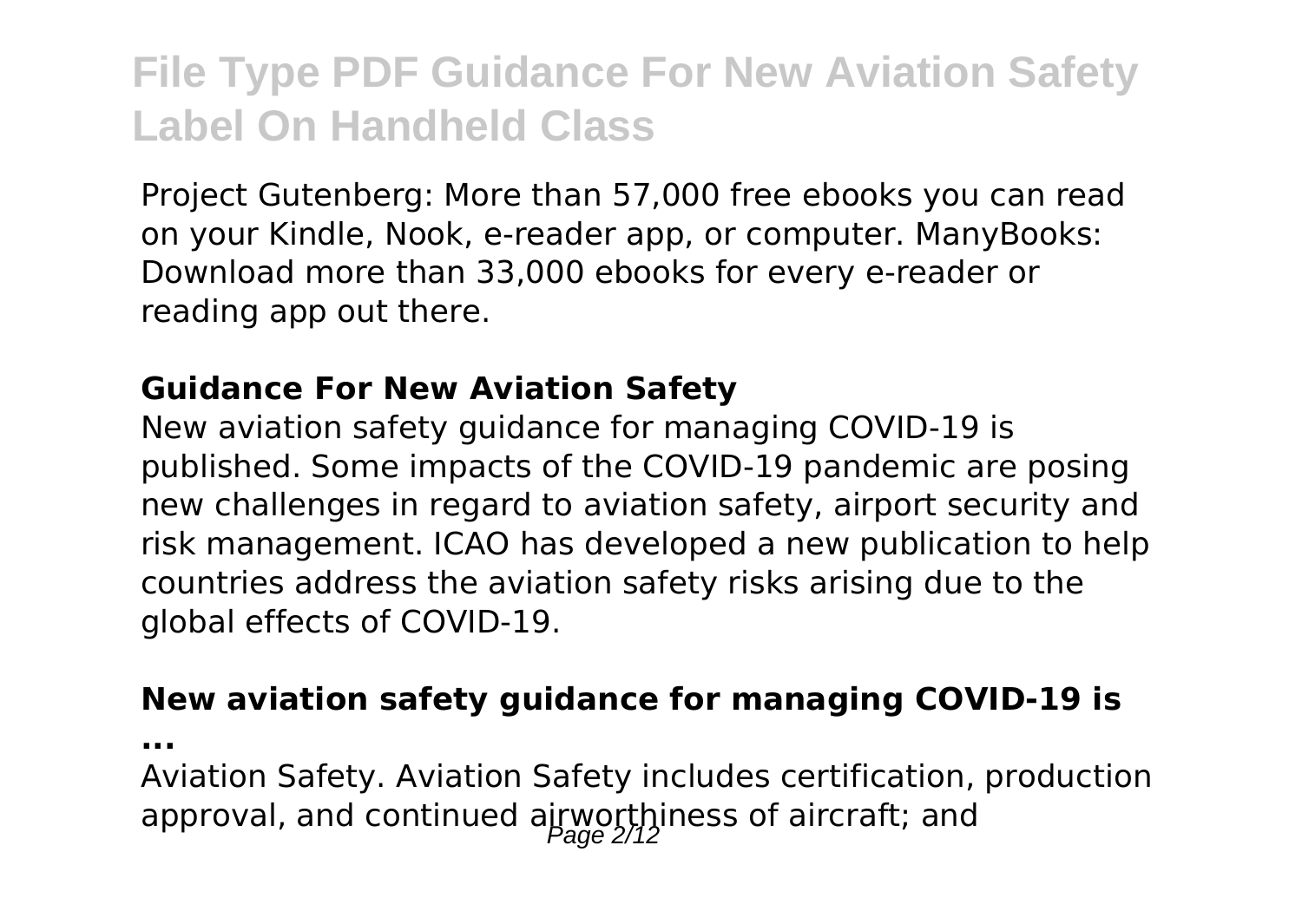certification of pilots, mechanics, and others in safety-related positions. Additional Aviation Safety guidance is listed below. Aerospace Medicine Guidance Industry Drug and Alcohol Testing Guidance; Aeromedical Safety Brochures

#### **FAA Guidance - Federal Aviation Administration**

Produced specifically for national aviation regulators and civil aviation authorities (CAAs), the new Handbook for CAAs on the Management of Aviation Safety Risks related to COVID-19 (ICAO Doc 10144) was developed with the support of aviation experts serving on the ICAO Safety Management Panel. An ICAO State letter will be issued to encourage Member States to take advantage of this new handbook.

#### **ICAO issues new guidance on COVID-19 aviation safety risks**

Produced specifically for national aviation regulators and civil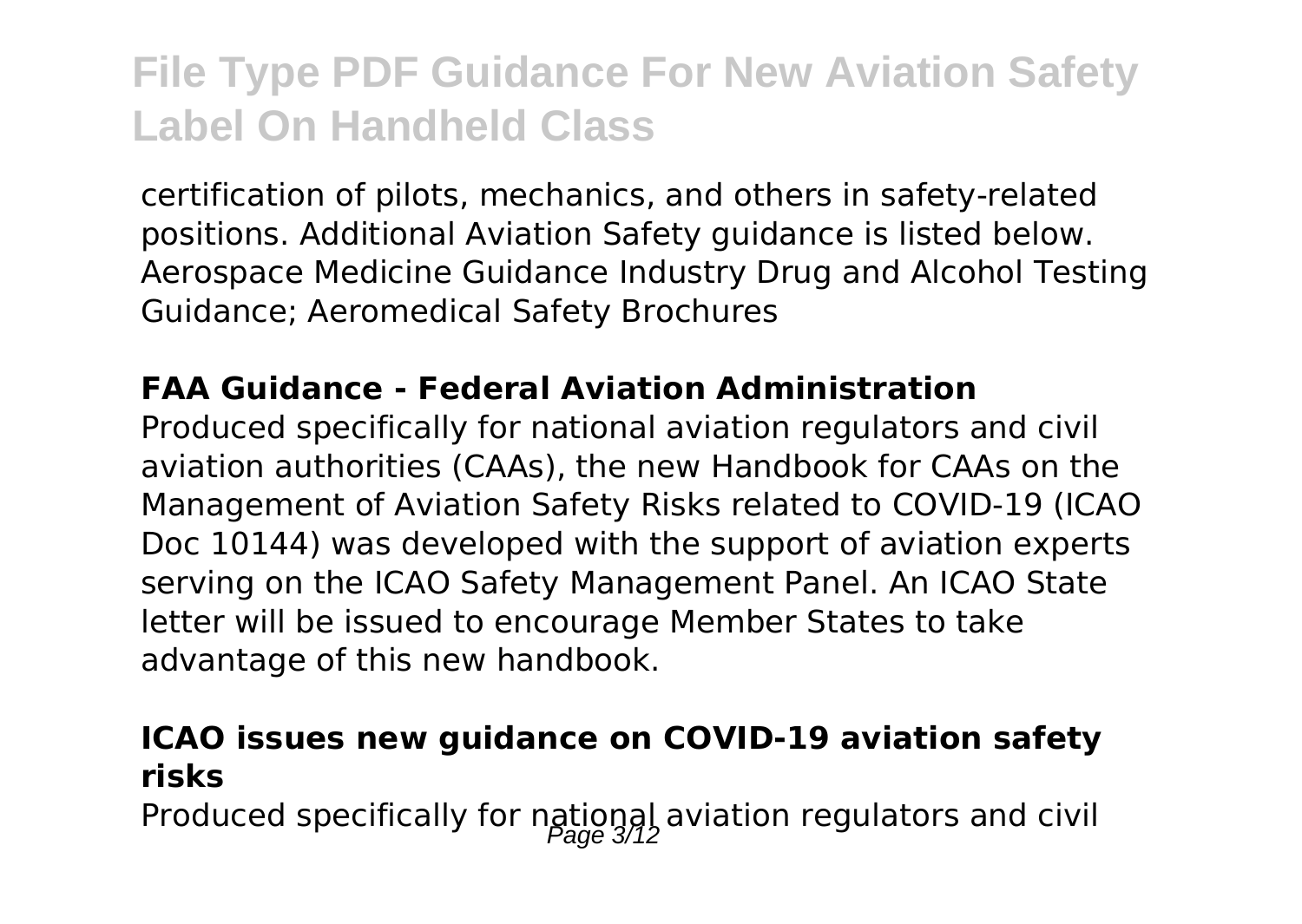aviation authorities (CAAs), the new Handbook for CAAs on the Management of Aviation Safety Risks related to COVID-19 (ICAO Doc 10144) was developed with the support of aviation experts serving on the ICAO Safety Management Panel.

### **ICAO Issues New Guidance On COVID-19 Aviation Safety Risks ...**

A new Handbook for Civil Aviation Authorities (CAAs) on the Management of Aviation Safety Risks related to COVID-19 (Doc 10144) was developed with the support of experts serving on the ICAO Safety Management Panel. The guidance can be applied by States at different levels of State Safety Programme (SSP) implementation.

#### **COVID-19 Safety Risk Management**

Department for Transport publishes COVID-secure aviation guidance to support operators and passengers guidance for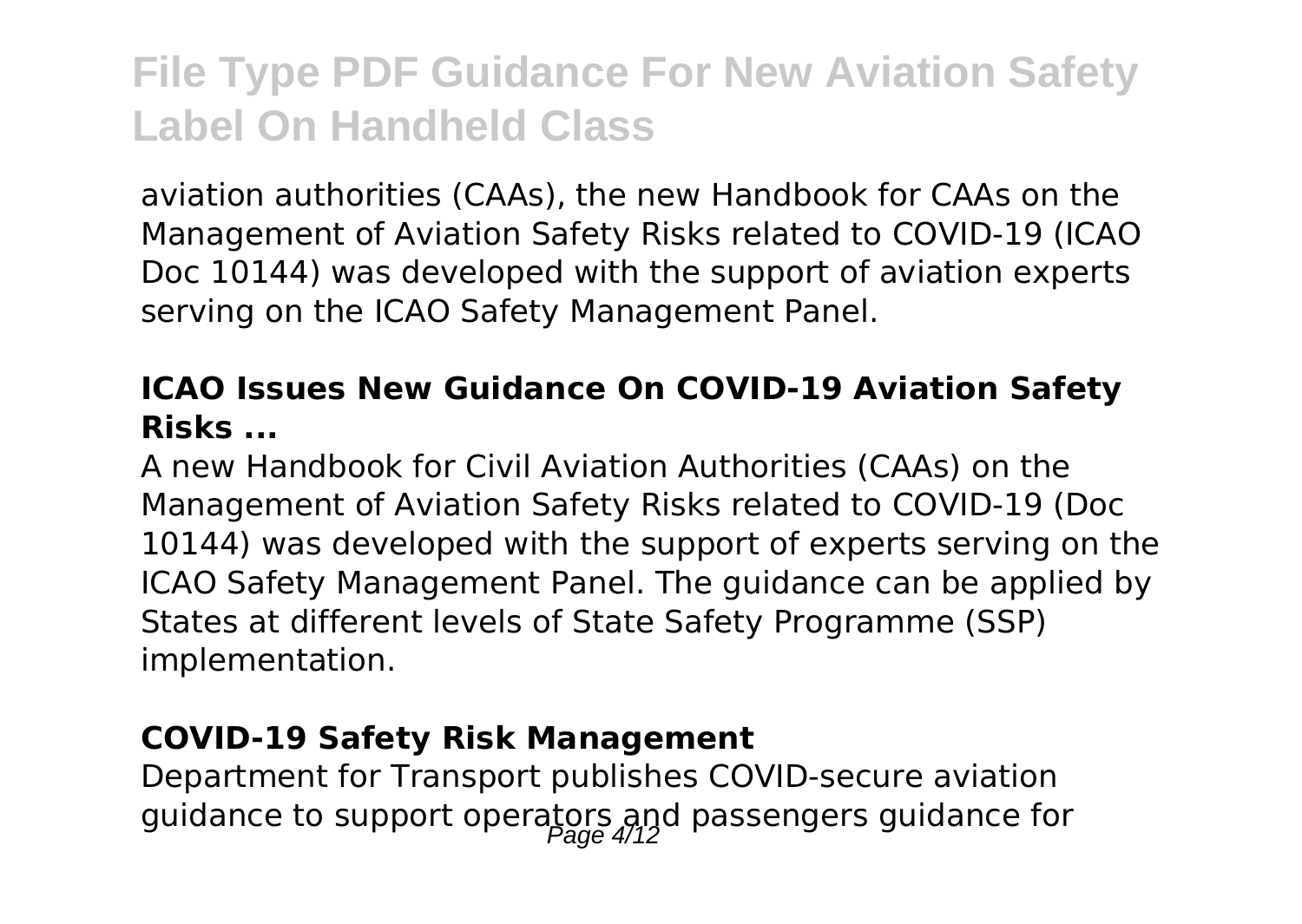passengers and workers includes advice on wearing face coverings, checking in all baggage and creating safe... when it is safe for restrictions on travel to be lifted, guidance will ...

### **Government publishes aviation COVID-19 guidance - GOV.UK**

The Guidance Aviation Safety Management System is a proactive, integrated approach to safety management, and part of our overall management process to ensure safe operations. This SMS embraces the principle that the identification and management of risk increases the likelihood of safely accomplishing the missions undertaken each day.

### **Safety | Guidance Aviation**

The guidelines place paramount importance on health safety at every stage of the end-to-end passenger journey. Recognising that airports, airlines and aircraft are different, it takes a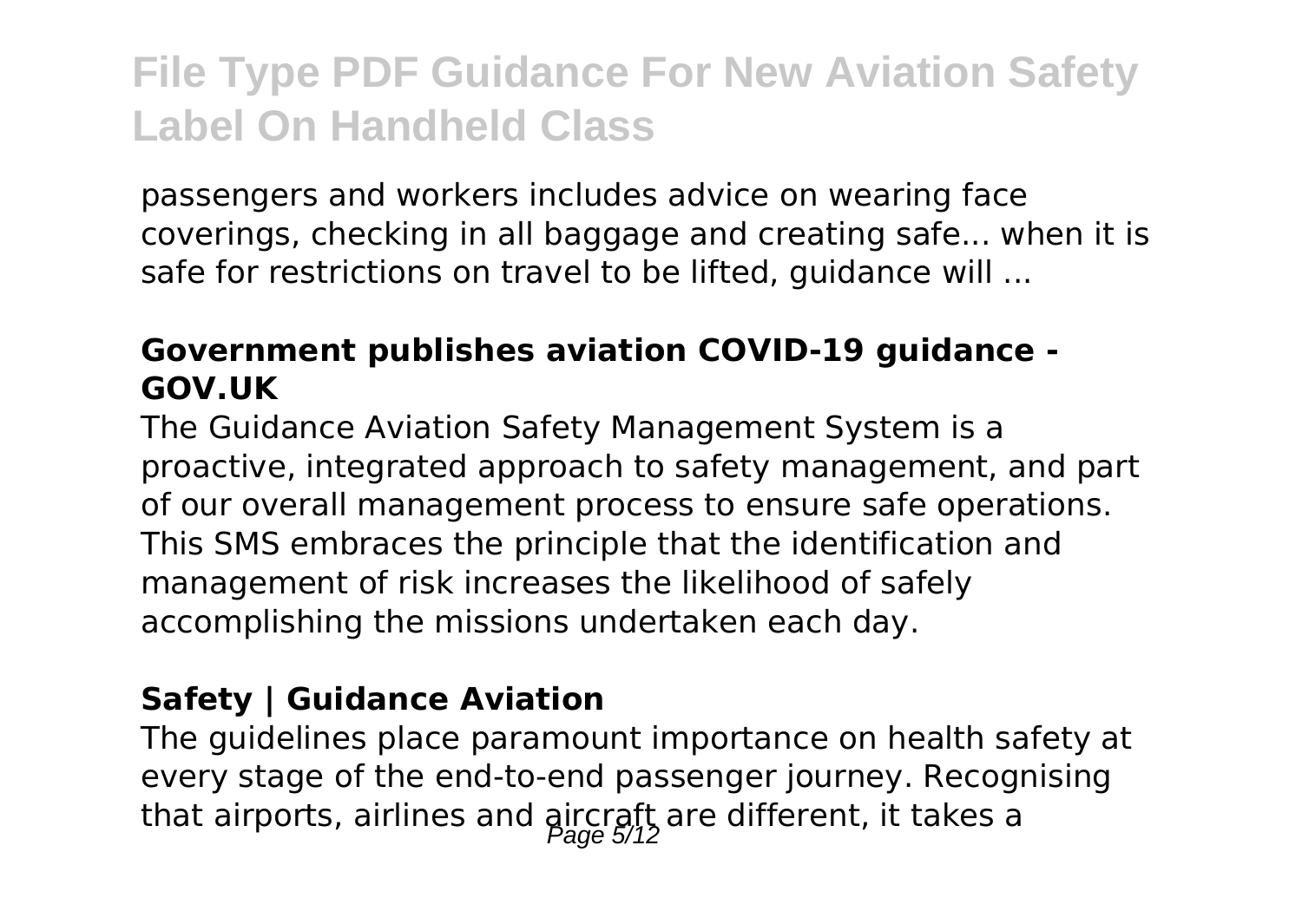pragmatic approach in implementation – highlighting and giving guidance on the ways in which individual locations and situations can best be re-engineered to meet the new health safety standards.

### **EASA ECDC COVID-19 Aviation Health Safety Protocol | EASA**

FAA Issues New Cargo Transportation Guidance The FAA has issued a Safety Alert for Operators (SAFO) (PDF) that provides information and recommendations for airlines to evaluate regulatory implications and safety risks when transporting only cargo inside the passenger cabin of an airplane. Flexible Air Traffic Control Schedule

#### **Coronavirus Guidance & Resources from FAA**

Guidance previously issued by the CAA on the conduct of all aviation at Level 2 and Level 3 remains in force for the updated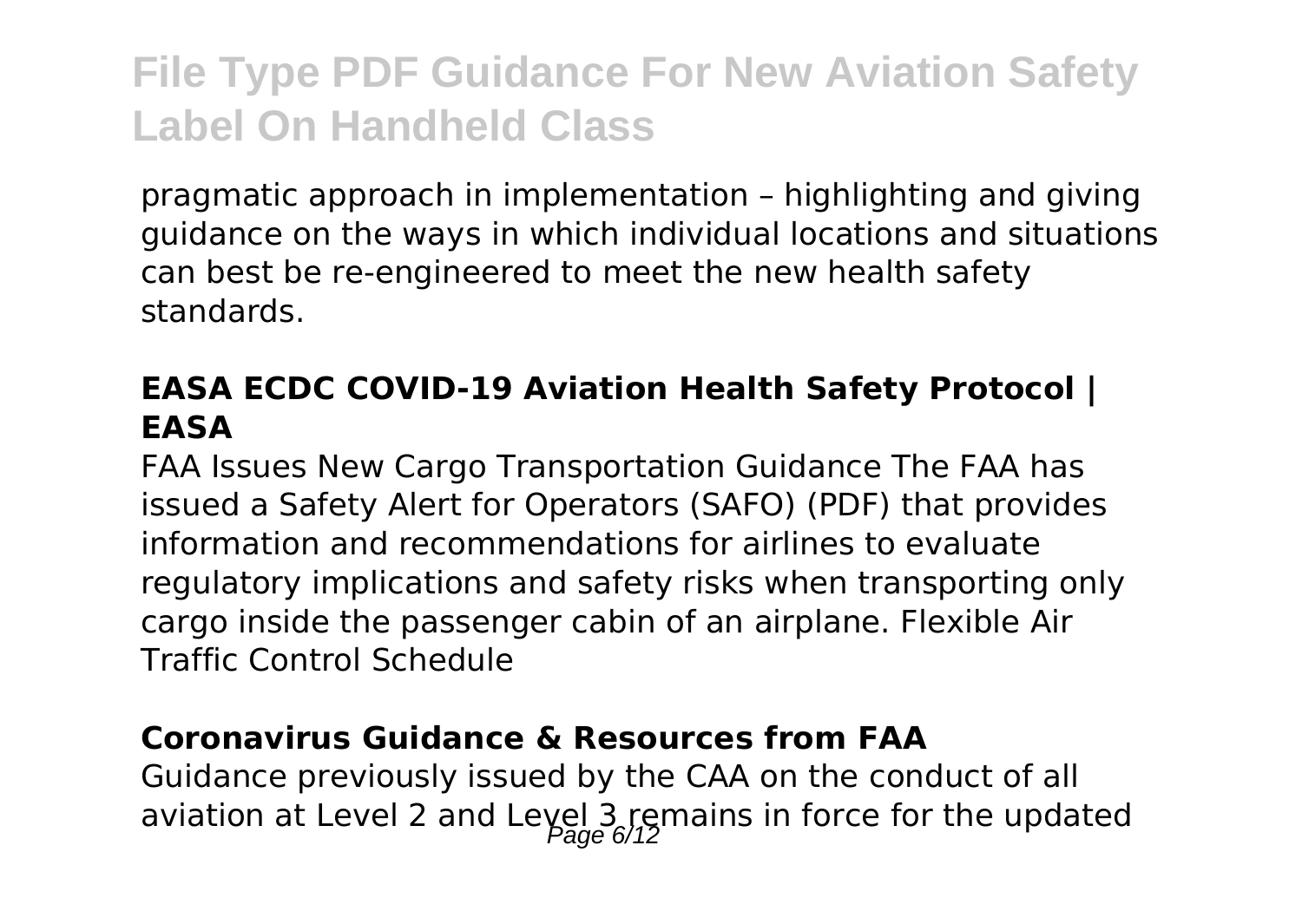COVID conditions. The Level 3 restrictions cover the Auckland 'Super City' area and besides Auckland International, includes the GA airfields at Ardmore, North Shore, Parakai, Waiheke Island, Drury, but also covers smaller airfields, all air strips and other aeroplane and helicopter bases.

#### **COVID-19 | aviation.govt.nz**

WASHINGTON – The U.S. Departments of Homeland Security, Transportation, and Health and Human Services today issued joint guidance specifically for the air travel industry to better protect passengers, crew, and other airport workers from the COVID-19 pandemic during our economic recovery.

#### **DHS, DOT, and HHS Issue New Guidance for Airline Industry ...**

"ICAO therefore considered it essential to provide new guidance in this area as quickly as  $\text{p}_\text{max}(\hat{p}_\text{max})$ , so that the countries we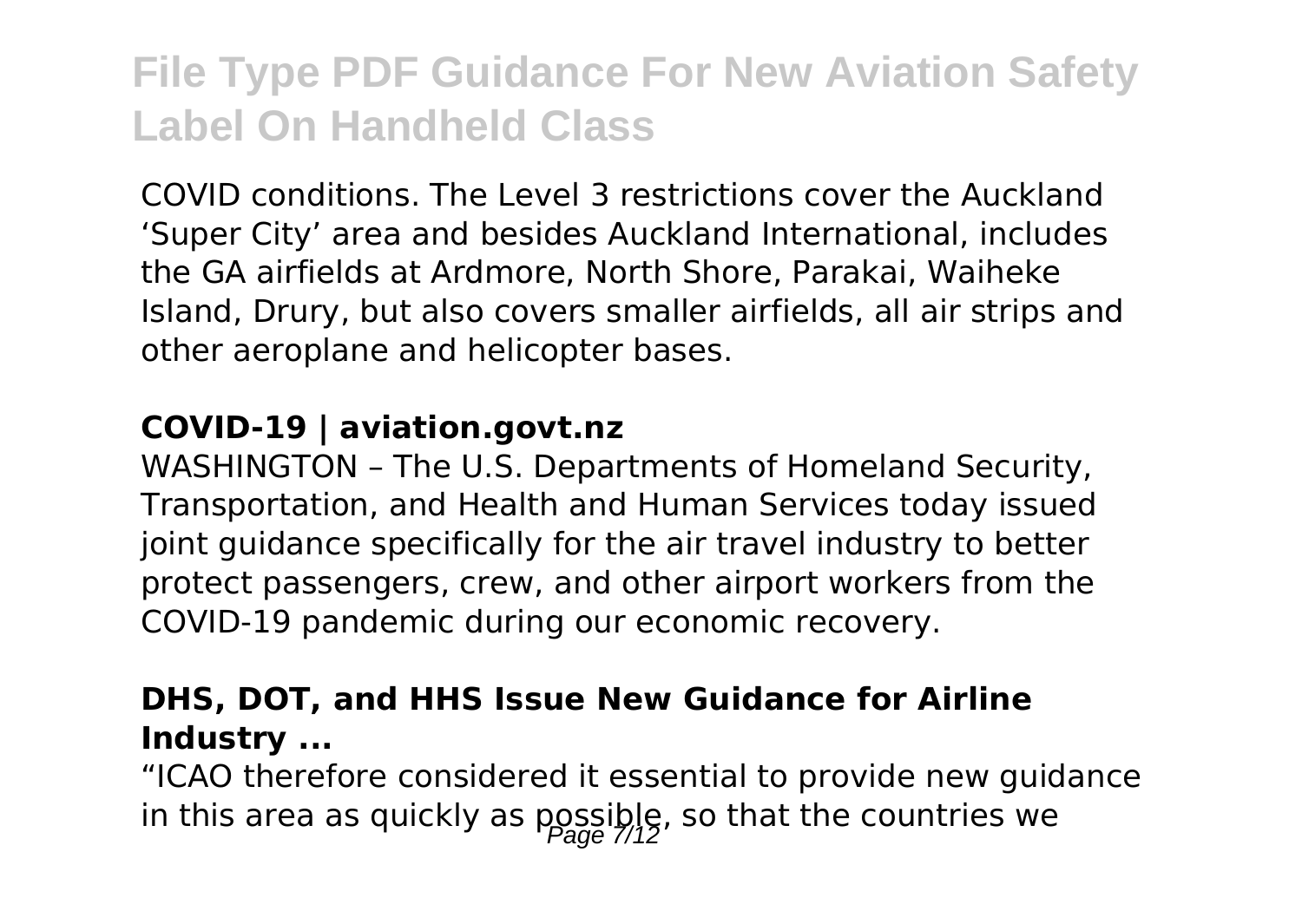support can continue to effectively coordinate, collaborate, and communicate to uphold the highest possible levels of aviation safety while they maintain the continuity of critical operations."

### **ICAO Issues New Guidance on COVID-19 Aviation Safety Risks ...**

GUIDANCE ON THE NEW AVIATION SELF REPORTING SCHEME GUIDANCE ON THE NEW AVIATION SELF REPORTING SCHEME This document provides general guidance for submitting an Aviation Self Reporting Scheme (ASRS) report to the ATSB and claiming protection from administrative action The information is derived from the Civil Aviation Amendment Act 2003 which

#### **Guidance For New Aviation Safety Label On Handheld Class**

This guidance relates to health and safety risk assessments to manage the risks of coronavirus transmission. Use this guide to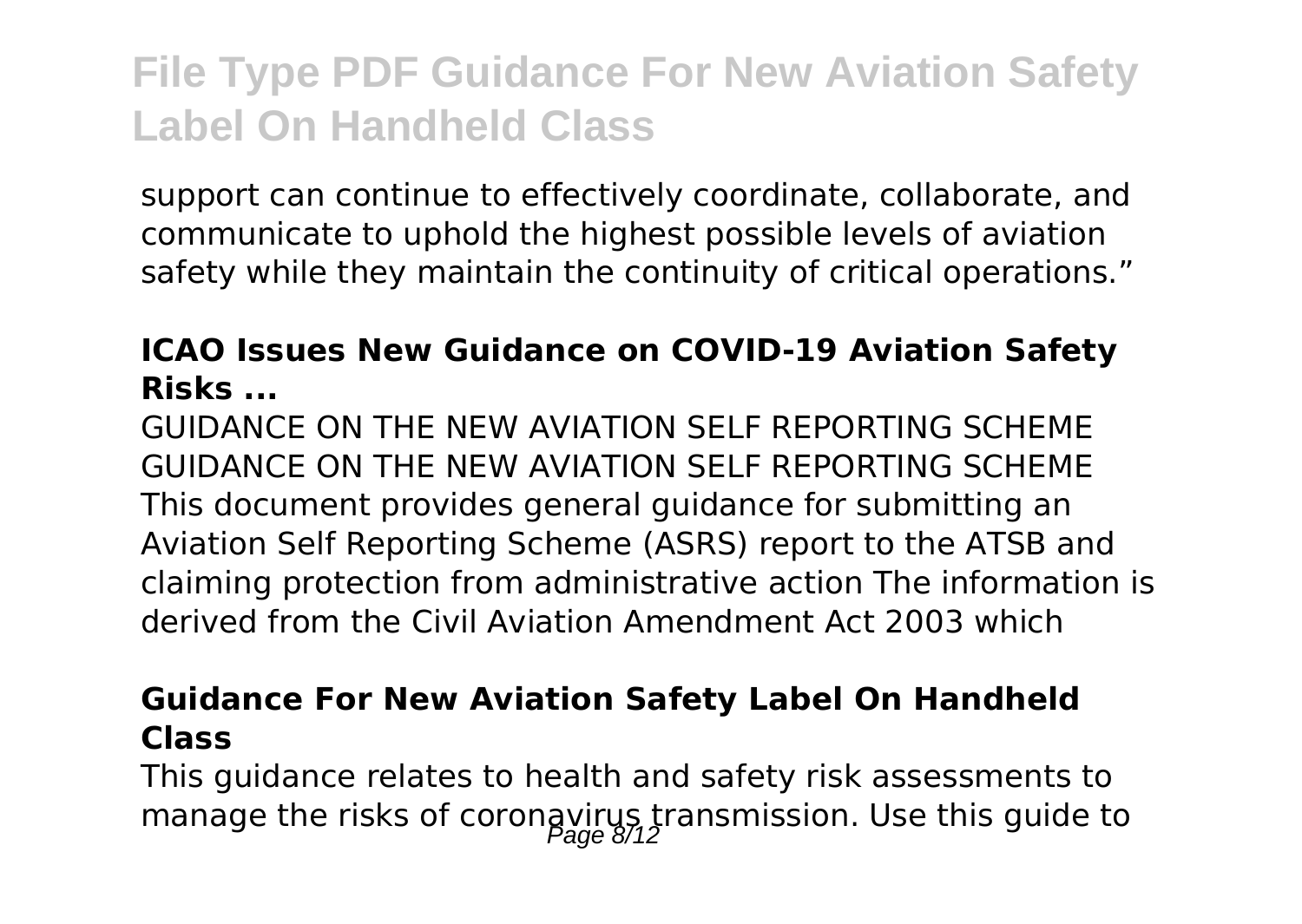ensure that your risk assessment addresses the risks of coronavirus...

#### **Coronavirus (COVID-19): safer aviation guidance for ...**

The EU Ramp Inspection Programme is a European Programme regarding the performance of ramp inspections on aircraft used by third country operators (SAFA) or used by operators under the regulatory oversight of another EU Member State (SACA). The Programme is regulated by Commission Regulation (EU) No 965/2012 and it provides for the inspection of aircraft suspected (based on e.g. safety ...

#### **Ramp Inspection Programmes (SAFA/SACA) | EASA**

The ITF have advocated for new guidance to governments from the International Civil Aviation Organisation (ICAO) prioritising aviation workers' and passengers' safety while pushing airlines to do more on the worsening crew change crisis affecting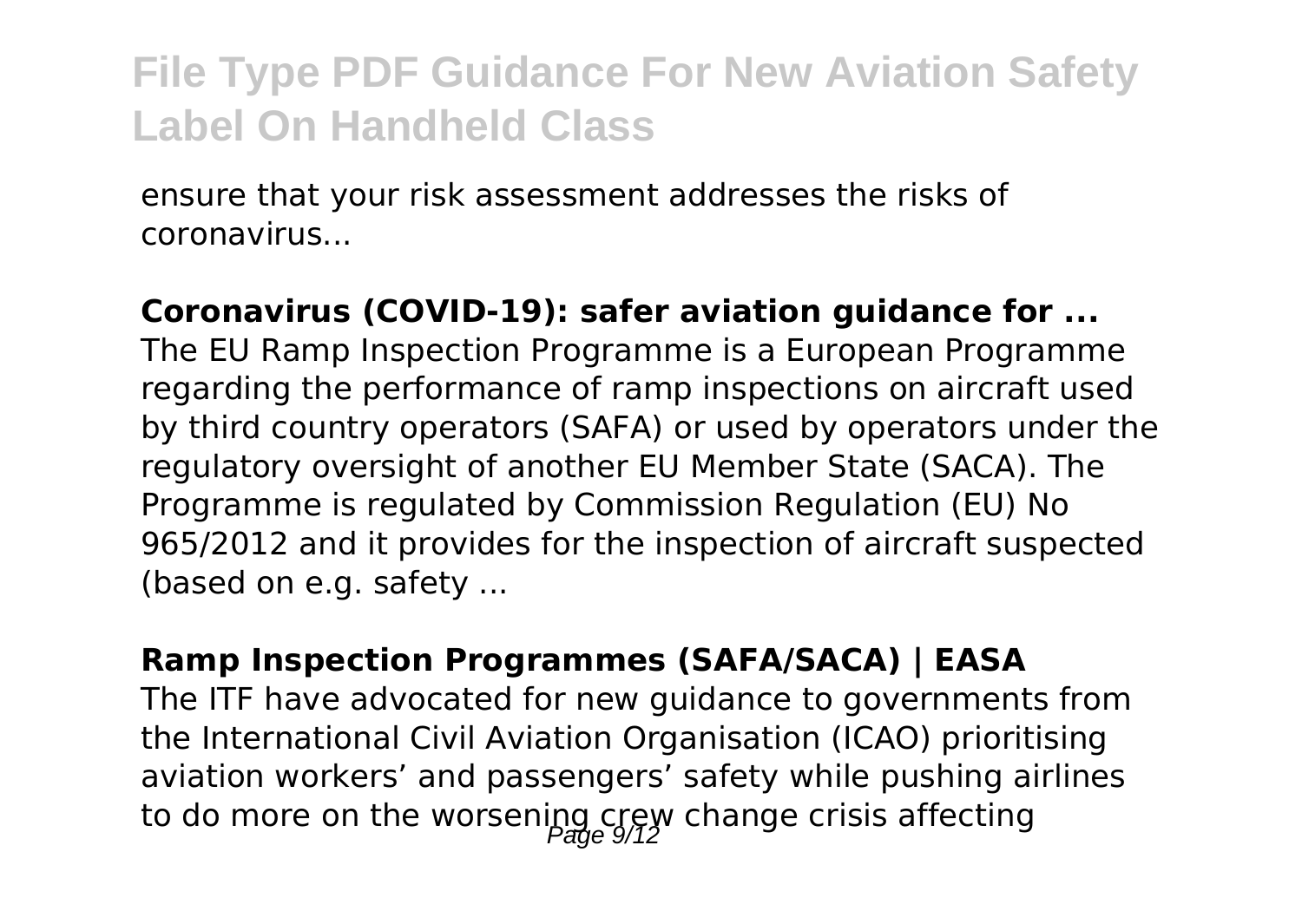seafarers. Gabriel Mocho Rodriguez, Section Secretary of ITF Civil Aviation outlined how the new guidance would improve the safety of aviation ...

### **ITF Civil Aviation ensures new ICAO guidance puts aviation ...**

The formal release of new COVID-19 vaccine safety guidance was blocked, the latest tug-of-war between the Trump administration and health officials.

### **FDA discloses COVID-19 vaccine safety guidance after White ...**

Peter Marks, the head of the FDA's vaccine division, said Tuesday that the new guidance is critical to the agency's "science-based decision-making process that assures vaccine quality, safety and ...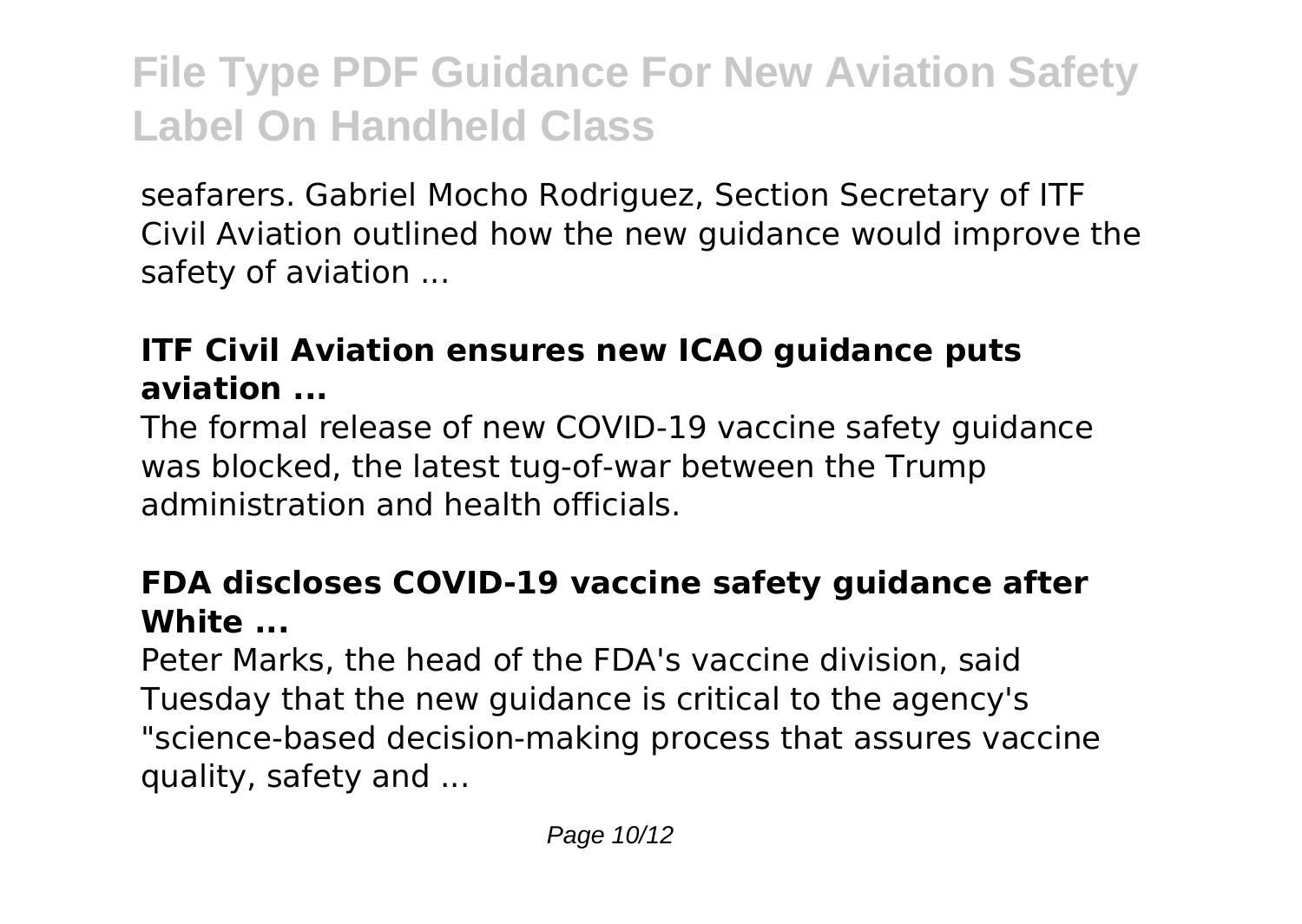### **FDA issues new vaccine guidance that pushes approval past ...**

A 35-year veteran of the aviation industry, David Soucie has investigated and studied every facet of airline safety. Tonight, he joins Matt Bubala to talk about what the actual risks of flying during the pandemic can be and goes back to discuss the 2014 disappearance of Malaysia Flight 370. To learn more about David and […]

### **Cleared for takeoff? Aviation safety expert breaks down**

**...**

New guidelines issued by the Food and Drug Administration on Tuesday require manufacturers of potential new COVID-19 vaccines to provide two months' worth of "follow-up" data on their safety.